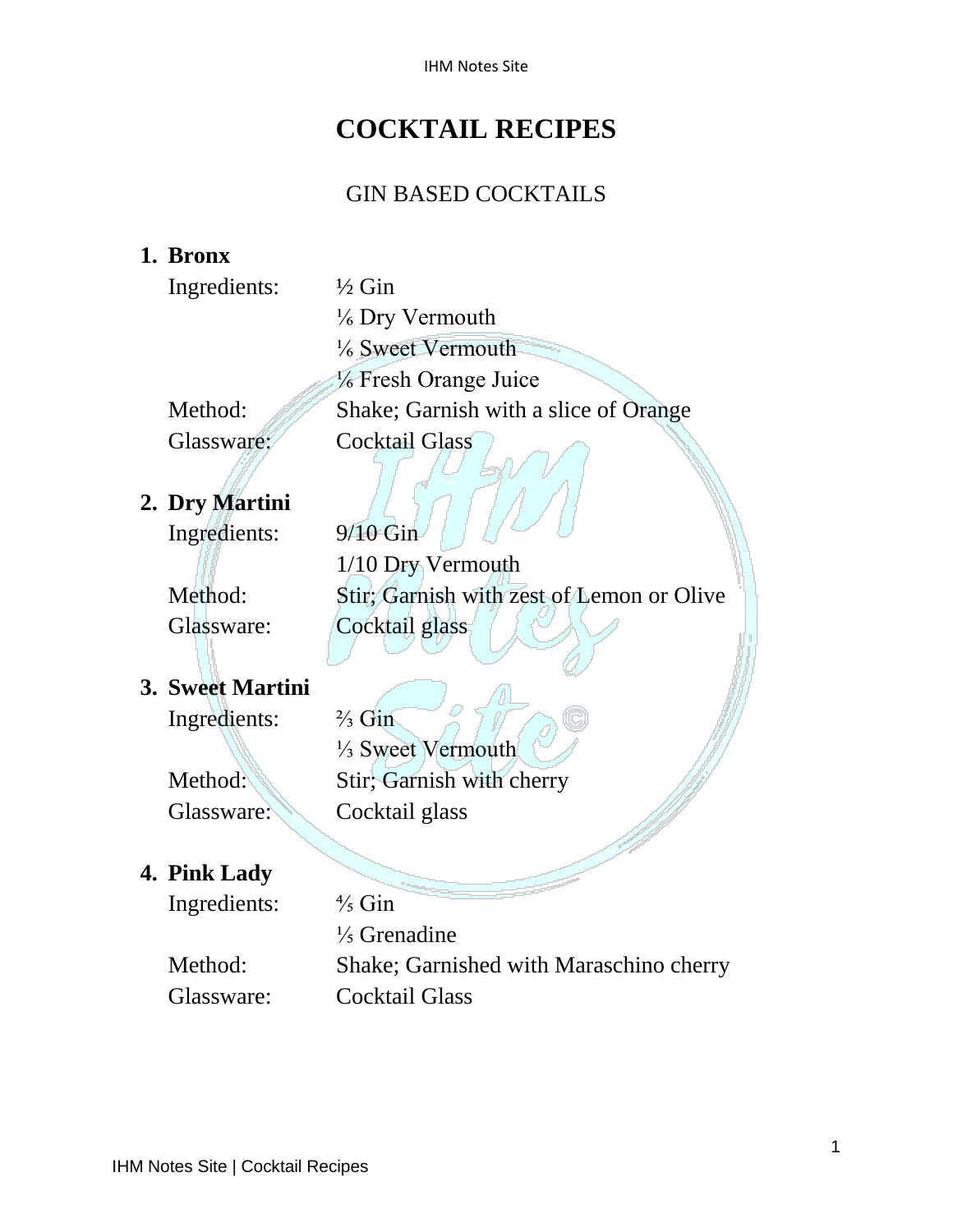#### **5. White Lady**

| Ingredients: | $\frac{1}{2}$ Gin         |
|--------------|---------------------------|
|              | $\frac{1}{4}$ Lemon Juice |
|              | 1/4 Cointreau             |
| Method:      | Shake                     |
| Glassware:   | Cocktail Glass            |

#### **6. Tom Collins**

Ingredients: 2/10 Gin

2/10 Fresh Lemon juice 1/10 Gomme syrup ½ Soda Method: Stir; Slice of Lemon Glassware: Highball

#### BRANDY BASED COCKTAILS

#### **1. Between-the-sheets**

| Ingredients: | $\frac{1}{3}$ Brandy      |
|--------------|---------------------------|
|              | $\frac{1}{3}$ White Rum   |
|              | 1/ <sub>3</sub> Cointreau |
|              | 1 Dash of Lemon juice     |
| Method:      | <b>Shake</b>              |
| Glassware:   | <b>Cocktail Glass</b>     |
|              |                           |

#### **2. Sidecar**

Ingredients: ½ Brandy

¼ Cointreau ¼ Lemon Juice Method: Shake Glassware: Cocktail Glass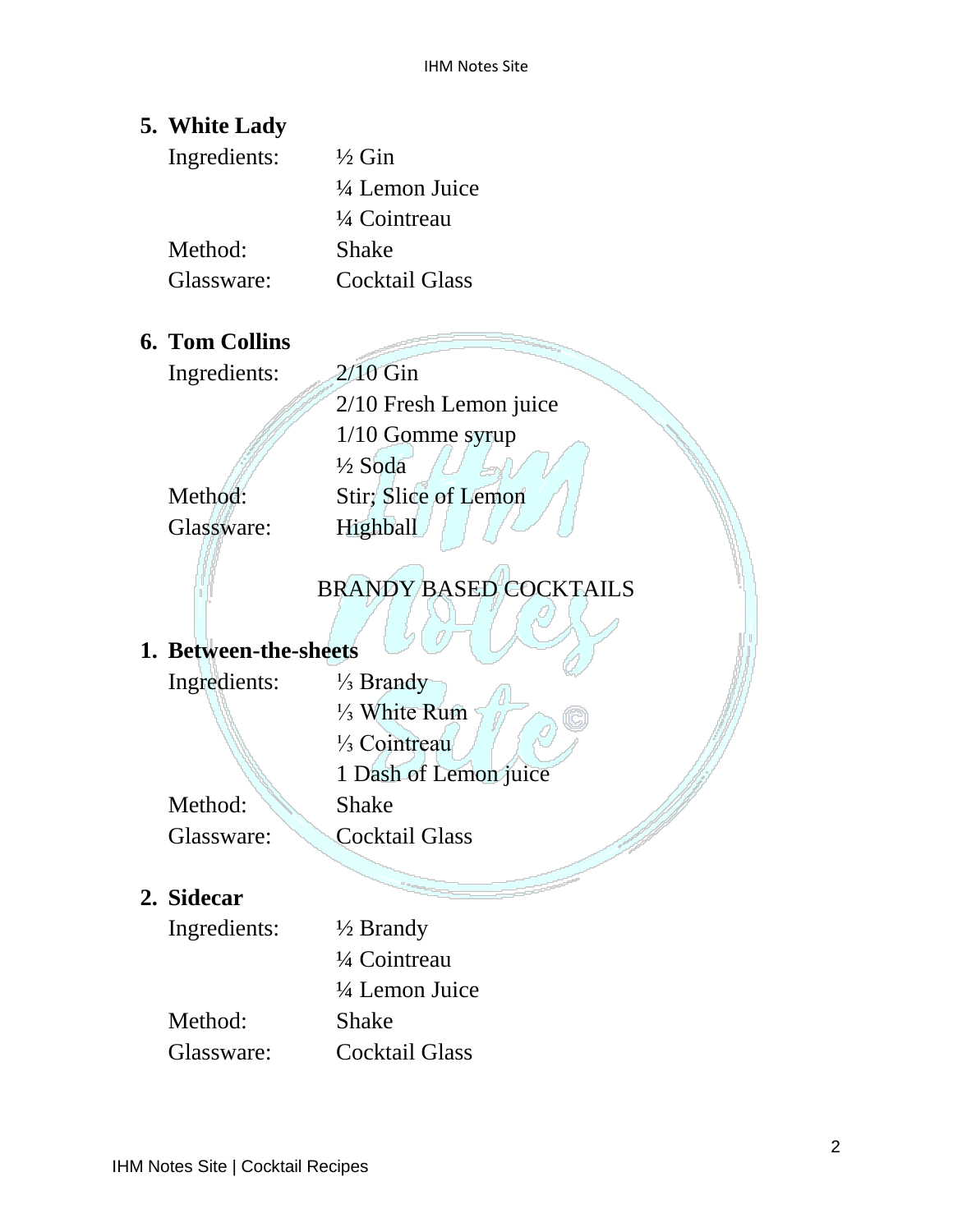#### **3. Alexander**

| $\frac{1}{3}$ Brandy                    |
|-----------------------------------------|
| $\frac{1}{3}$ Dark Brown creme de cacao |
| $\frac{1}{3}$ Cream                     |
| Shake; Sprinkled with grated nutmeg     |
| Cocktail Glass                          |
|                                         |

#### **4. Fernet**

Ingredients: <sup>2</sup>/<sub>5</sub> Brandy

 $\frac{2}{5}$  fernet branca ⅕ Gomme syrup Method: Stir; Lemon Glassware: Cocktail Glass

**5. Rolls-Royce** Ingredients: ⅓ Brandy

Glassware: Cocktail Glass

**6. TNT**

Ingredients: ½ Brandy ½ Orange curacao Dash of pastis Dash of angostura bitters Method: Stir Glassware: Cocktail Glass

⅓ Cointreau ⅓ Orange Juice Method: Shake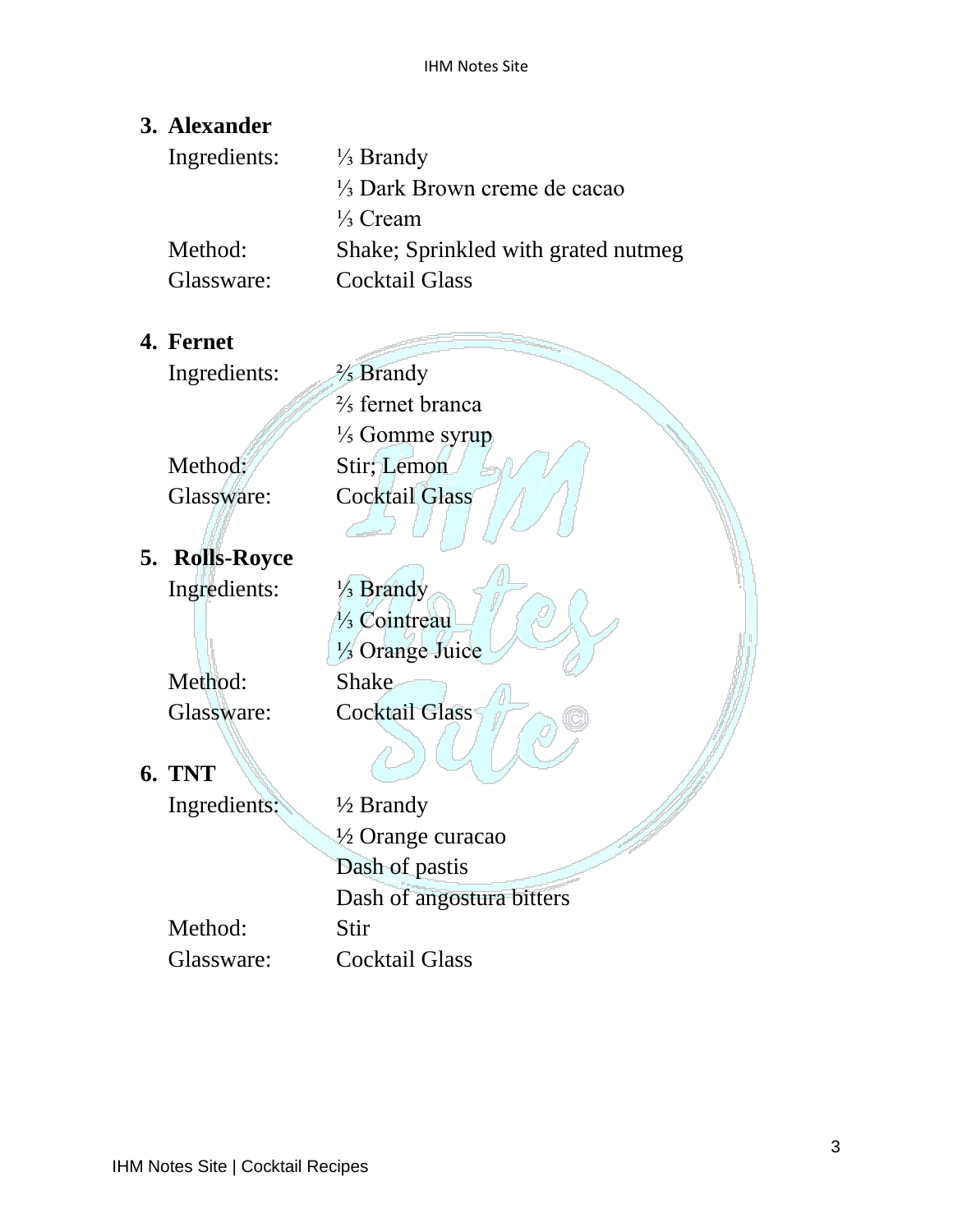#### WHISKEY BASED COCKTAIL

#### **1. Rusty Nail**

| Ingredients: | 1 measure of Scotch Whiskey |
|--------------|-----------------------------|
|              | 1 measure drambuie          |
| Method:      | <b>Build</b>                |
| Glassware:   | Old-Fashioned               |

⅓ Kahlua

⅓ cointreau

1 dash lemon juice

**2. Black Jack**

Ingredients: ⅓ Scotch Whiskey

Method: Shake Glassware: Cocktail Glass

**3. Manhattan**

Ingredients: ⅔ rye Whiskey ⅓ Sweet Vermouth 1 dash of angostura bitters Method: Stir; Cherry Glassware: Cocktail Glass

#### **4. Manhattan (Dry)**

| Ingredients: | $\frac{2}{3}$ rye Whiskey   |
|--------------|-----------------------------|
|              | $\frac{1}{3}$ Dry Vermouth  |
|              | 1 dash of angostura bitters |
| Method:      | Stir; twist of Lemon peel   |
| Glassware:   | <b>Cocktail Glass</b>       |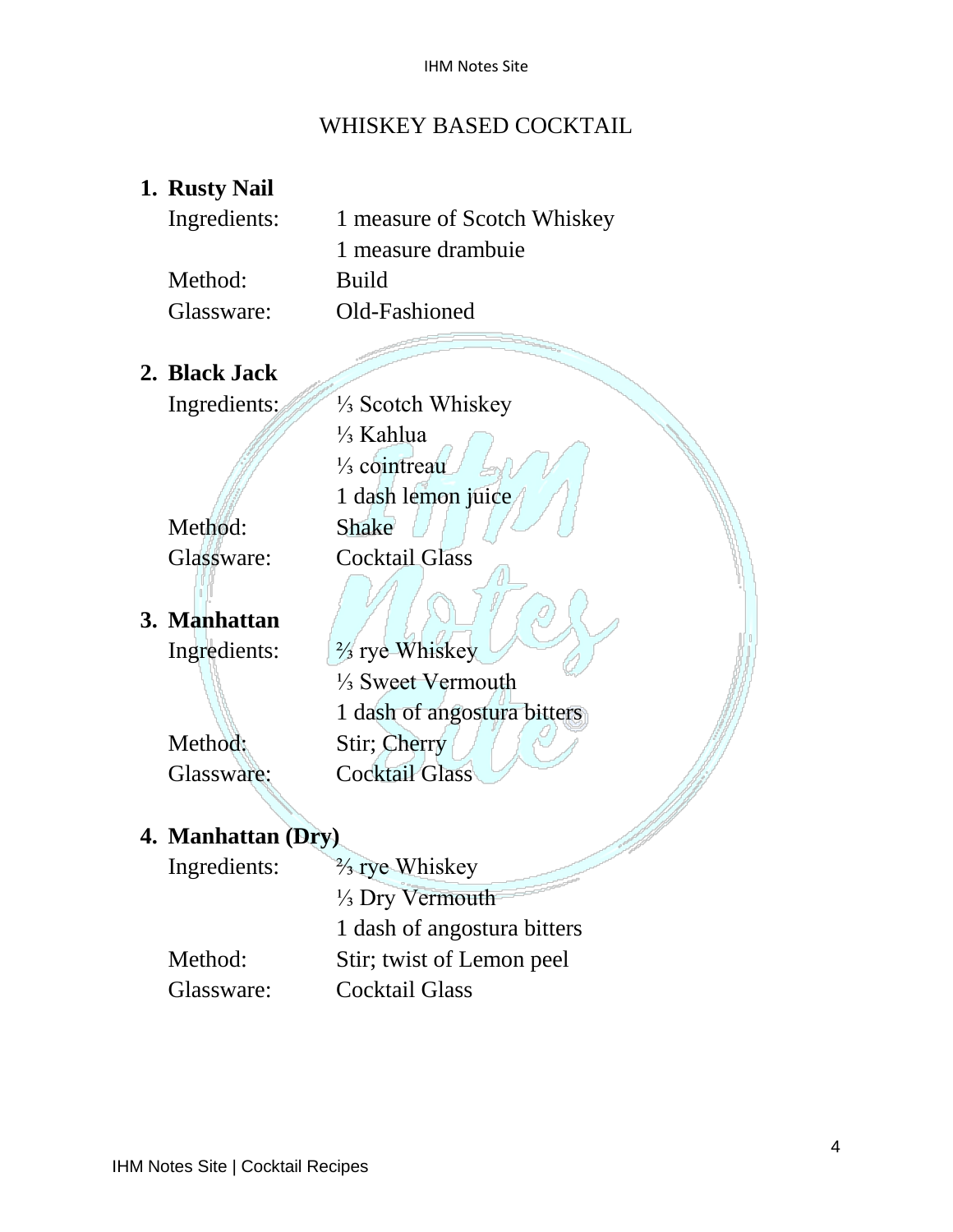#### **5. Rob Roy**

| Ingredients: | $\frac{1}{2}$ Scotch Whiskey |
|--------------|------------------------------|
|              | $\frac{1}{2}$ Sweet Vermouth |
|              | Dash of angostura bitters    |
| Method:      | Stir; cherry                 |
| Glassware:   | <b>Cocktail Glass</b>        |
|              |                              |

#### **6. God Father**

Ingredients: ⅔ Whiskey

Method: Build

⅓ amaretto Glassware: Old-Fashioned Glass

#### RUM BASED COCKTAILS

#### 1. **Blue Heaven**

Ingredients: 2/10 White Rum

Method: Shake; Pineapple & cherry Glassware: Old-fashioned

2. **Cuba Libre**

Ingredients: ½ White Rum ½ Lime juice Pepsi/ Cola Method: Build

1/10 Amaretto

1/10 Lime juice

½ Pineapple juice

1/10 Blue Curacao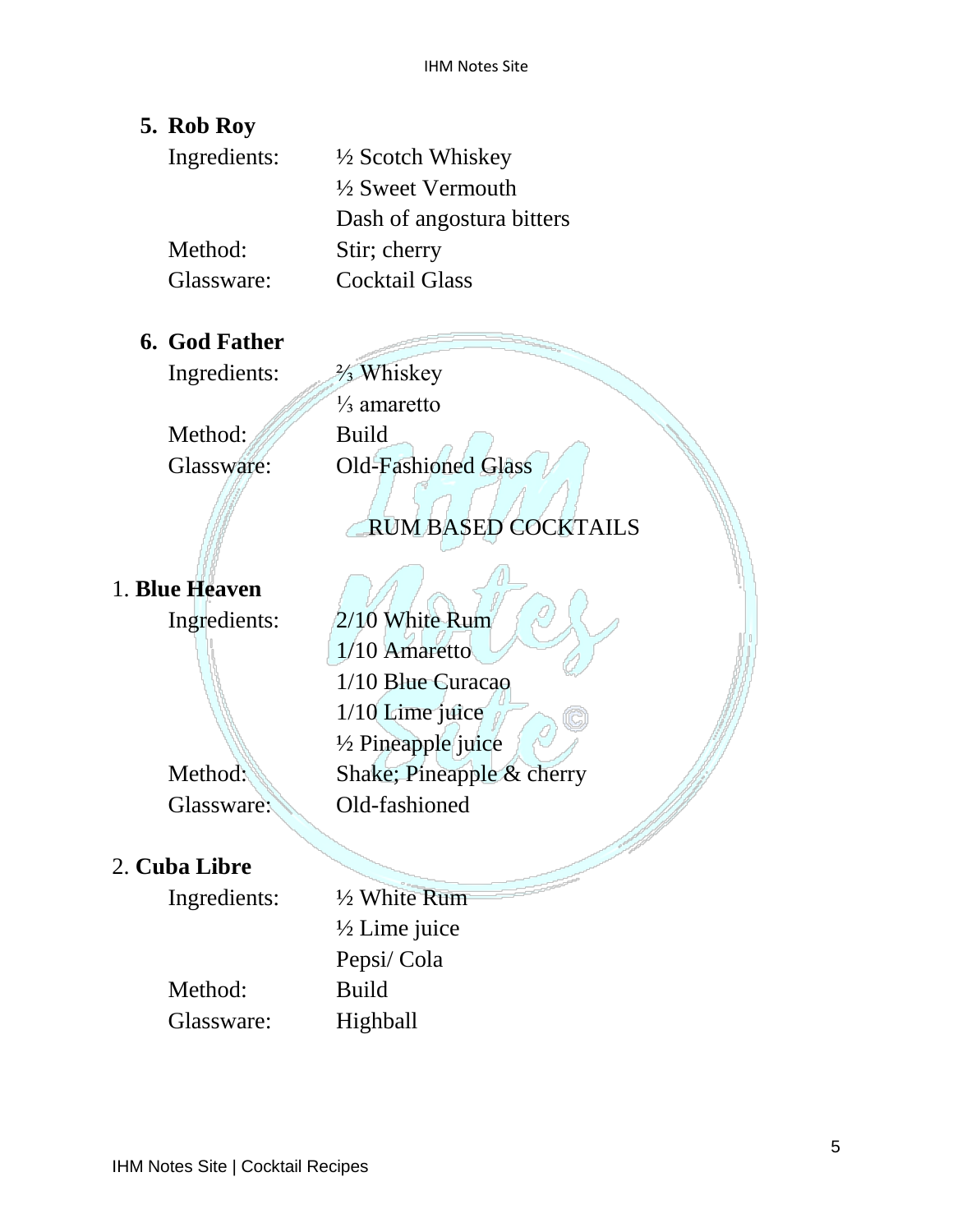#### 3. **Pina Colada**

| Ingredients: | 5/10 White Rum         |
|--------------|------------------------|
|              | $3/10$ Pineapple juice |
|              | $2/10$ Coconut cream   |
| Method:      | Shake; Pineapple       |
| Glassware:   | Colada Glass/Highball  |

#### 4. **Shanghai**

Ingredients: ½ Dark Rum ⅛ pastis ⅜ lemon juice Dashes of grenadine Method: Shake Glassware: Cocktail Glass

# 5. **Zombie**

| Ingredients: | 1/ <sub>5</sub> Light Rum                     |
|--------------|-----------------------------------------------|
|              | $\frac{1}{5}$ Golden Rum                      |
|              | $\frac{1}{5}$ Dark Rum                        |
|              | $\frac{1}{5}$ Pineapple Juice                 |
|              | $1/10$ Fresh lime juice                       |
|              | $1/10$ Orange juice                           |
|              | 2 dashes apricot Brandy                       |
|              | 2 dashes of cherry Brandy                     |
|              | 1 dash Orgeat syrup                           |
| Method:      | Shake; splashed with a dash of high alcoholic |
|              | demerara rum; pineapple, orange, sprig of rum |
| Glassware:   | Highball/ Goblet                              |
|              |                                               |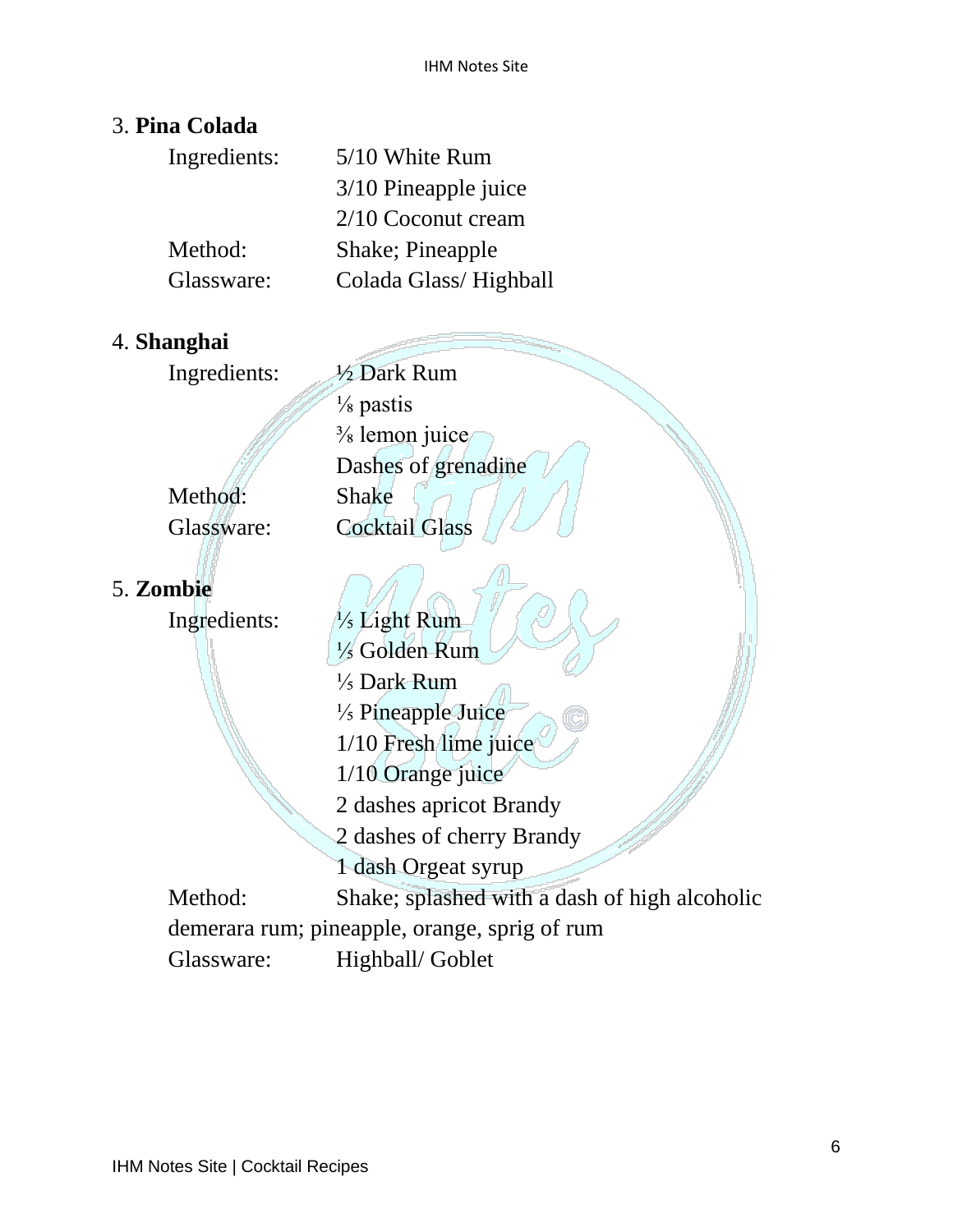#### 6. **Yellow Bird**

| Ingredients: | $\frac{1}{2}$ White Rum  |
|--------------|--------------------------|
|              | $\frac{1}{6}$ Galliano   |
|              | $\frac{1}{6}$ Cointreau  |
|              | $\frac{1}{6}$ Lime Juice |
| Method:      | Shake                    |
| Glassware:   | <b>Cocktail Glass</b>    |

#### VODKA BASED COCKTAIL

#### **1. Black Russian**

Ingredients: ⅔ Vodka

Method: Build

⅓ Kahlua Glassware: Old-Fashioned

#### **2. Bloody Mary**

Ingredients: <sup>1</sup>/<sub>5</sub> Vodka

⅘ Tomato Juice Few drops of lemon juice 2 dashes of Worcestershire sauce Dash of Tabasco sauce Celery, salt, and black pepper Method: Shake; lemon, celery stick Glassware: Highball

#### **3. Blue Lagoon**

Ingredients: ½ Vodka

½ Blue Curacao Lemonade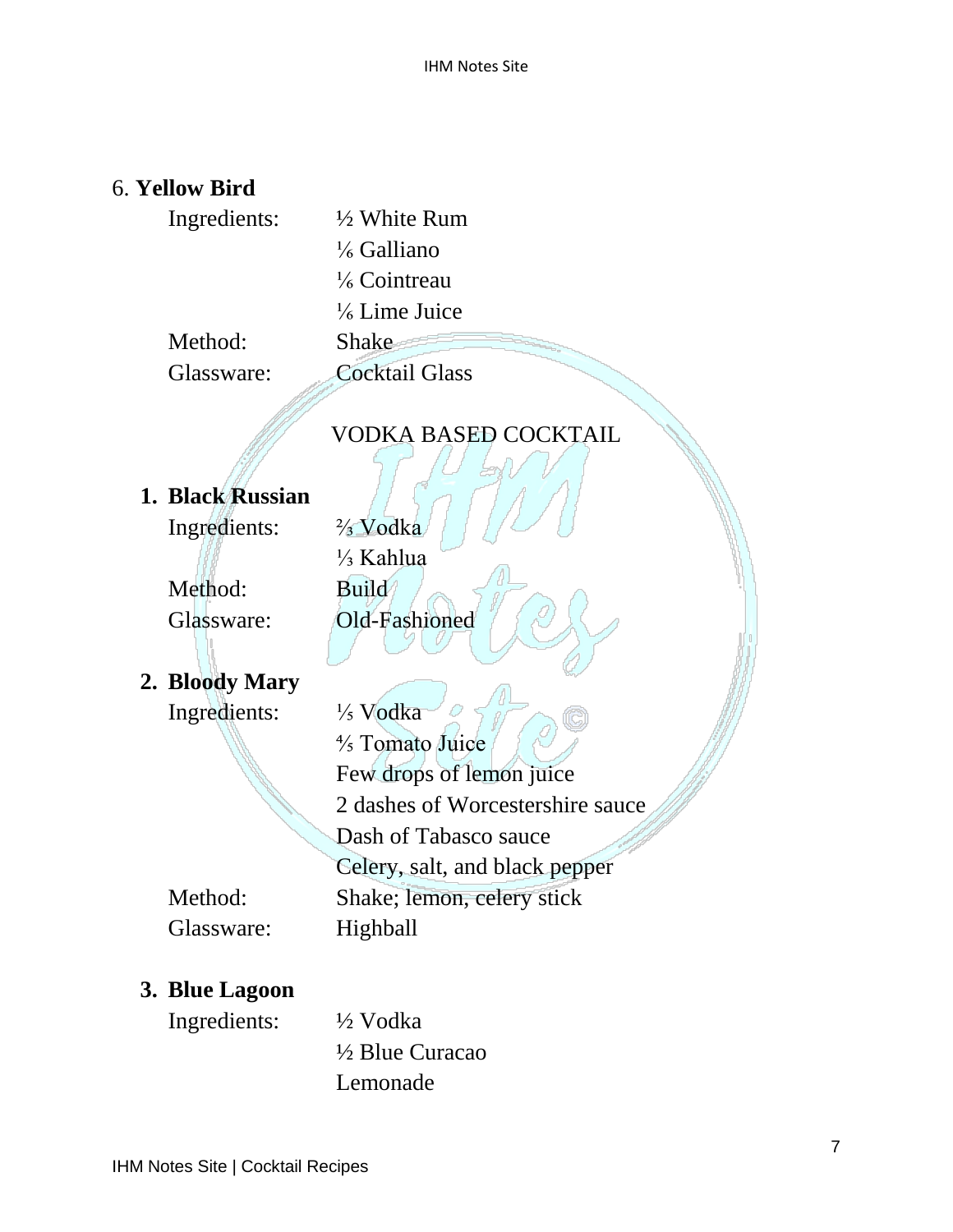| Method:    | Build    |
|------------|----------|
| Glassware: | Highball |

#### **4. Moscow Mule**

| Ingredients: | $\frac{2}{3}$ Vodka      |
|--------------|--------------------------|
|              | $\frac{1}{3}$ Lime Juice |
|              | <b>Ginger Beer</b>       |
| Method:      | <b>Build</b>             |
| Glassware:   | Highball                 |

#### **5. Screwdriver**

Ingredients: 3/10 Vodka

Glassware: Highball

## **6. Silver Bullet**

# 7/10 Fresh Orange juice Method: Build; Slice of Orange

Ingredients: ⅗ Vodka

⅖ Kummel Method: Stir/ Build Glassware: Old-Fashioned

#### TEQUILA BASED COCKTAIL

#### **1. Sunrise**

Ingredients: <sup>2</sup>/<sub>5</sub> Tequila ⅕ galliano ⅕ creme de banane ⅕ Cream Dash of grenadine Dash of Lemon juice Method: Shake